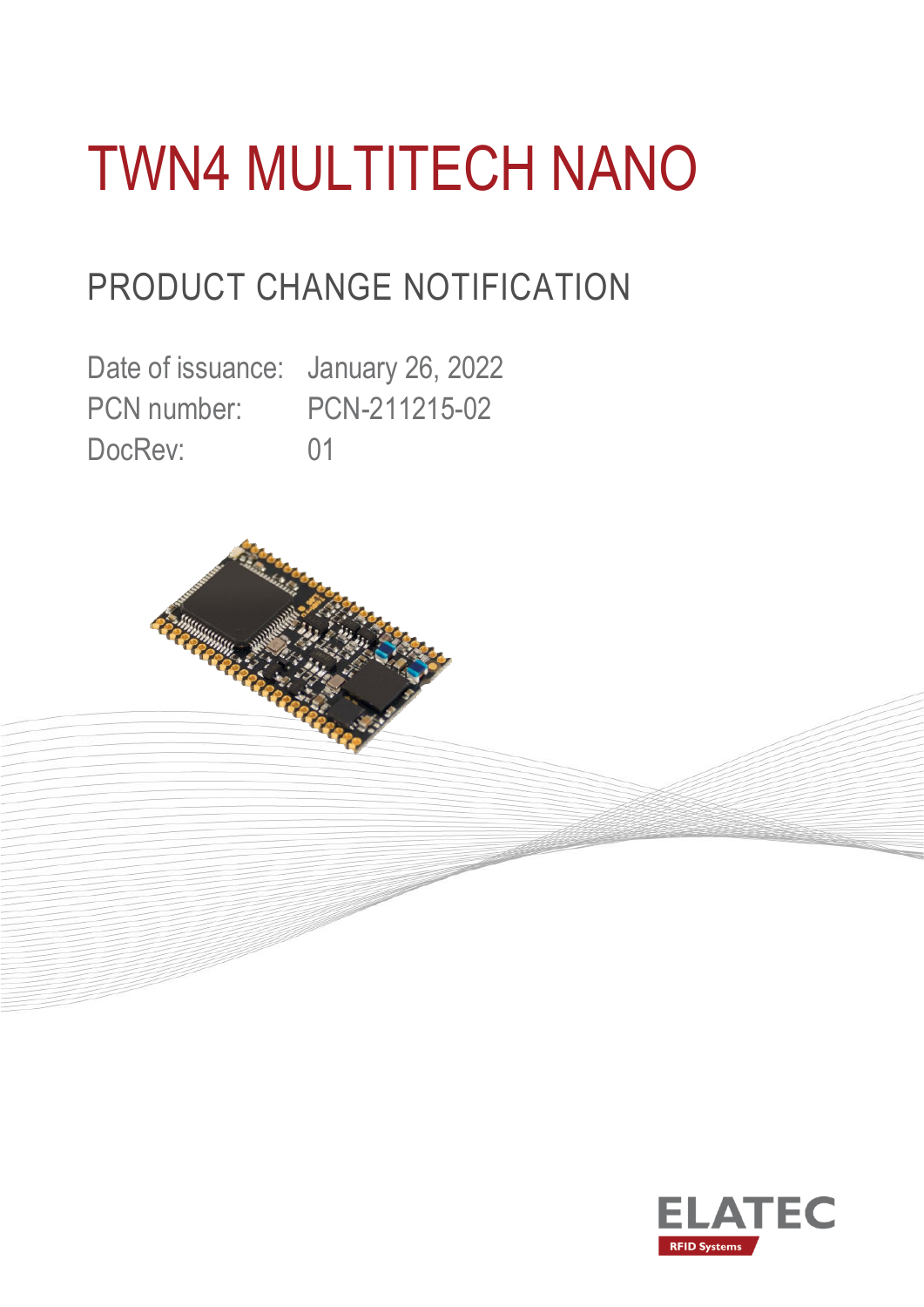# TABLE OF CONTENTS

| $1 \quad$      |     |  |  |  |  |  |
|----------------|-----|--|--|--|--|--|
|                | 1.1 |  |  |  |  |  |
|                | 1.2 |  |  |  |  |  |
| $2^{\circ}$    |     |  |  |  |  |  |
| $\mathcal{S}$  |     |  |  |  |  |  |
| $\overline{4}$ |     |  |  |  |  |  |
| 5              |     |  |  |  |  |  |
| $6\phantom{a}$ |     |  |  |  |  |  |

### <span id="page-1-0"></span>1 INTRODUCTION

#### <span id="page-1-1"></span>1.1 REASON FOR CHANGE

Due to the acute shortage of semiconductor technology, all sectors of the electronic industry face a chip allocation situation. Not only smartphones, cars, laptops, consumer electronics are affected, but also the RFID industry. Elatec constantly observes the chip market situation and decided in early stages of the shortage to integrate an alternative and compatible type of the main processor in our product lines. This enables Elatec to remain available for delivery and to stay a reliable partner for our customers.

In addition to the semiconductor shortage, the lead time for these components is also affected. The design-in of an alternative main processor allows a reasonable lead time, which benefits our customers.

#### <span id="page-1-2"></span>1.2 REVISION HISTORY

|                | <b>DESCRIPTION</b>                     |  | <b>ION</b><br>-- |
|----------------|----------------------------------------|--|------------------|
| 0 <sub>1</sub> | <br>$- \cdot$<br><b>rirs</b><br>ditior |  | LI LUL           |

#### <span id="page-1-3"></span>2 CHANGE DESCRIPTION

The integration of an alternative main processor as described in chapter 1.1. causes an upgrade of some product lines to a new **firmware version 4.07**. The new firmware 4.07 includes all features of the previous firmware versions.

The firmware version 4.07 requires a **bootloader version 1.50.** Please note that this bootloader version, isn't downwards compatible with older firmware versions than firmware version 4.07.

The version of the bootloader and the version of the firmware are visible on the label of the product, i.e., B/**B1.50**/NCF**4.07**/PRS1.04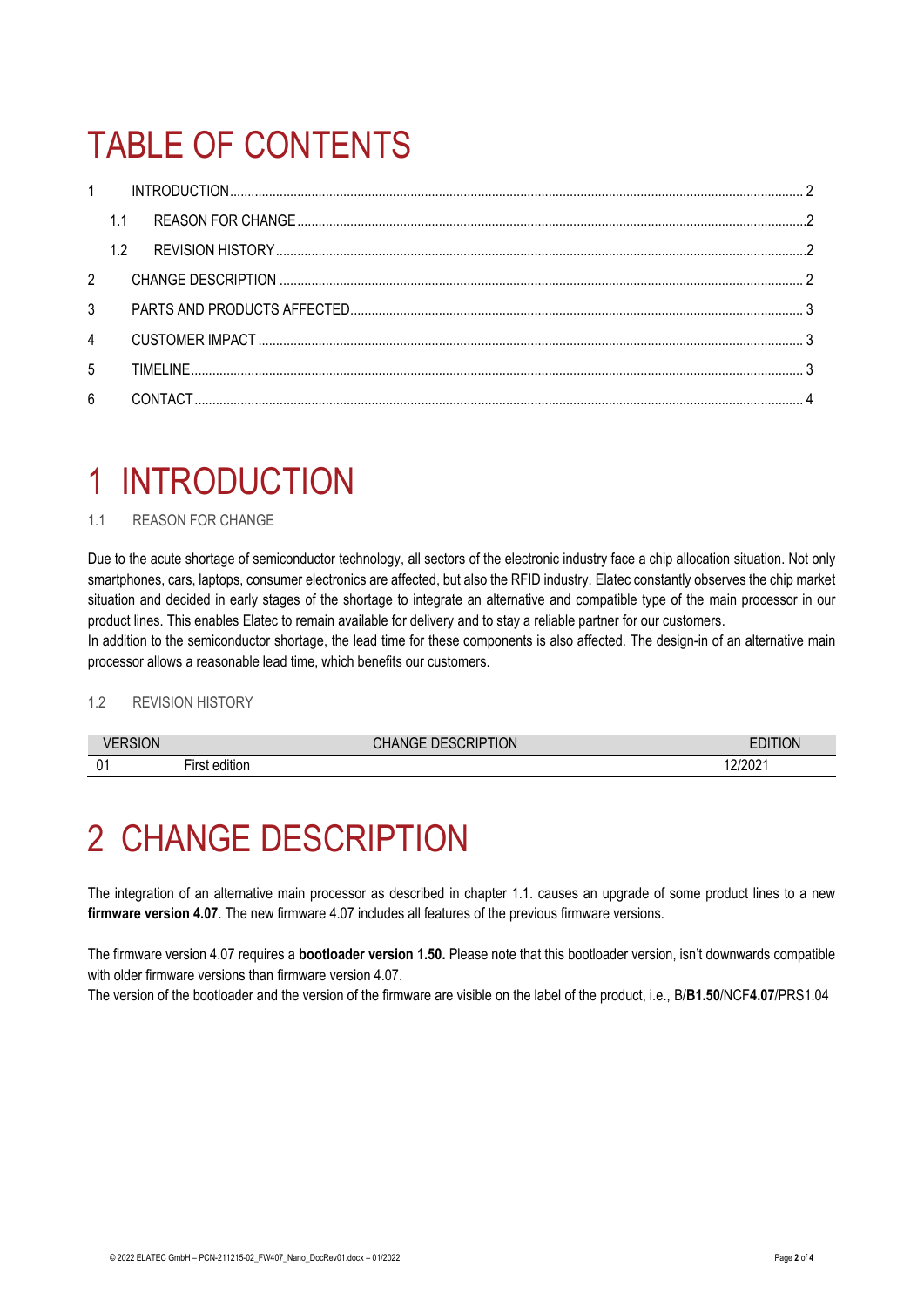# <span id="page-2-0"></span>3 PARTS AND PRODUCTS AFFECTED

Please find the products which are affected in the table beneath:

| <b>PART NUMBER</b>    | <b>OLD FRIMWARE</b><br><b>VERSION</b> | <b>NEW FRIMWARE</b><br><b>VERSION</b> | <b>OLD BOOTLOADER</b><br><b>VERSION</b> | NEW BOOTLOADER<br><b>VERSION</b> |
|-----------------------|---------------------------------------|---------------------------------------|-----------------------------------------|----------------------------------|
| T4NM-FDC0             | 3.06                                  | 4.07                                  | 1.08                                    | 1.50                             |
| T4NM-FDC0-P           | 3.06                                  | 4.07                                  | 1.08                                    | 1.50                             |
| T4NM-FDC0-PI          | 3.06                                  | 4.07                                  | 1.08                                    | 1.50                             |
| T4NM-FDC0-T20         | 3.06                                  | 4.07                                  | 1.08                                    | 1.50                             |
| T4NM-FDC0-BT20        | 3.06                                  | 4.07                                  | 1.08                                    | 1.50                             |
| T4NM-FDC0-PT20        | 3.06                                  | 4.07                                  | 1.08                                    | 1.50                             |
| T4NM-FDC0-PIT20       | 3.06                                  | 4.07                                  | 1.08                                    | 1.50                             |
| T4NM-FDC0-R100        | 3.06                                  | 4.07                                  | 1.08                                    | 1.50                             |
| <b>T4NM-FDC0-R500</b> | 3.06                                  | 4.07                                  | 1.08                                    | 1.50                             |
| T4NM-FDC1             | 3.06                                  | 4.07                                  | 1.08                                    | 1.50                             |
| T4NM-FDC1-P           | 3.06                                  | 4.07                                  | 1.08                                    | 1.50                             |
| T4NM-FDC1-PI          | 3.06                                  | 4.07                                  | 1.08                                    | 1.50                             |

### <span id="page-2-1"></span>4 CUSTOMER IMPACT

The firmware update causes following impact for customers:

- **Most important**: Customers must test and release the new firmware
	- o Elatec will support customers with samples, if necessary. Please contact Elatec's customer service or the responsible salesman, if a sample is required:
		- Europe: [Customer-service-puchheim@elatec.com](mailto:Customer-service-puchheim@elatec.com)
		- USA: [CustomerServiceAmericas@elatec.com](mailto:CustomerServiceAmericas@elatec.com)
		- Asia: [apac-info@elatec.com](mailto:apac-info@elatec.com)
	- o Please send the release of the firmware to Elatec's support team:
		- Europe: [support-rfid@elatec.com](mailto:support-rfid@elatec.com)
		- USA: [Support-Americas@elatec.com](mailto:Support-Americas@elatec.com)
		- Asia: [apac-info@elatec.com](mailto:apac-info@elatec.com)
	- o The DevPack4.07 will be provided by Elatec's support team. Please send a request, in case the DevPack is required
- <span id="page-2-2"></span>• **All certifications remain valid, so there is no recertification required**

### 5 TIMELINE

The delivery of products with the updated software will start in January 2022.